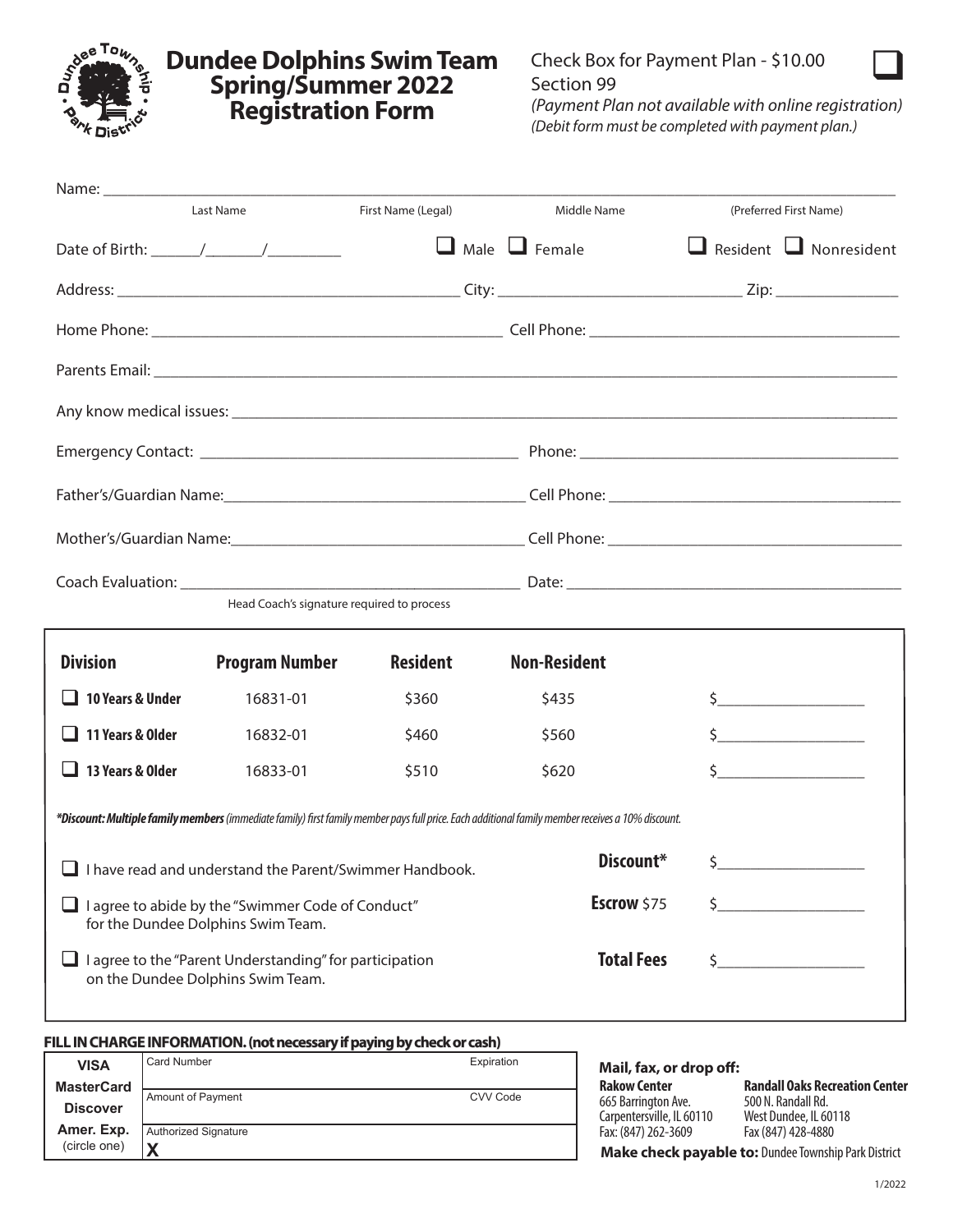

**IMPORTANT INFORMATION** The Dundee Township Park District is committed to conducting its recreation programs and activities in a safe manner and holds the safety of participants in high regard. The Dundee Township Park District continually strives to reduce such risks and insists that all participants follow safety rules and instructions that are designed to protect the participants' safety. However, participants and parents/ guardians of minors registering for this program/activity must recognize that there is an inherent risk of injury when choosing to participate in recreational activities/programs.

You are solely responsible for determining if you or your minor child/ward are physically fit and/or adequately skilled for the activities contemplated by this agreement. It is always advisable, especially if the participant is pregnant, disabled in any way or has recently suffered an illness, injury or impairment, to consult a physician before undertaking any physical activity.

Registrants and participants of programs and special events permit the Park District to take photos and videos of themselves and their children for publication in the seasonal program brochure, website, and additional uses as the Park District deems necessary unless the registrant or participant expressly files with the Park District a written objection as to photos or videos of themselves and/or their children.

**WARNING OF RISK** Recreational activities are intended to challenge and engage the physical, mental and emotional resources of each participant. However, despite careful and proper preparation, instruction, medical advice, conditioning and equipment, there is still a risk of serious injury when participating in any recreational activity. All hazards and dangers cannot be foreseen. Certain risks and dangers include, but are not limited to, bone/joint injury, wrist/ankle fractures, head/brain injury, back/ neck injury (including paralysis), concussions and other orthopedic injuries to limbs and joints. The very nature of active programming includes risk including but not limited to improper warm-up, poor physical conditioning, fatigue and overexertion, incorrect or lack of technique, or mismatched strength and/or skill level. Risks and dangers with participants include but are not limited to horseplay, unnecessary roughness, and unsportsmanlike conduct, collisions between people or stationary objects, or recklessness on equipment. Some acts of kicking, heading and fielding the ball, blocking or being blocked, the acts of pitching, throwing, kicking, and catching a ball, the swinging of any object, being struck by errant objects, running, jumping, stretching, sliding, and diving, incorrect lifting procedures. Risks and dangers with equipment include but are not limited to, lack or failing to wear personal protective equipment, defective, inadequate equipment, equipment failure, unsafe equipment such as nets with bolts protruding from supports or exposed footings, becoming entangled in nets, or incorrect footwear in poor weather conditions. Risks and dangers with indoor facilities include but are not limited to, slipping, tripping, or falling, colliding with walls, or equipment, running into stationary objects and court fixtures such as support posts, guide wires or falling through open doorways within the facility. Risks and dangers with outdoor facilities include but are not limited to inclement weather, defects in course design; tripping over sprinkler heads, and ruts/holes/depressions in the grass, dangerous or defective playing conditions such as rocks or holes on or off the playing field, surface defects and irregularities slipping or tripping on irregular or wet surfaces, including on ice. Risks and dangers with supervision include but are not limited to, instruction/demonstration inadequate supervision, or poor officiating. Risks and dangers with swimming include but are not limited to insufficient swimming skills which may lead to drowning, diving or jumping into shallow water and striking the bottom or side of the pool, striking one's head on the bottom when

using a diving block, becoming disoriented from breath holding, striking or being struck by other swimmers, and chemical exposure. Risks and dangers with wrestling include but are not limited to spiking the opponent, striking the mat, being tossed off the mat or throwing and slamming an opponent onto head, neck or shoulders, poor dietary habits or mismatched weight. Risks and dangers with golf include but are not limited to being struck by a golf ball or club, slip and falls associated with the choice of spikes; accidents with golf carts; inconsiderate play. You should always stand away from and behind a player making a shot and be aware of the flight patterns of balls being hit by other players when you are around the greens and alongside the fairways. When playing a shot from a wrong fairway, ensure that the players playing that fairway are aware of your presence. During a thunderstorm, do not ride in golf carts or stay outdoors; seek shelter in buildings, vehicles, or other locations that offer safety. Drive carefully and slowly in golf carts, they are not toys. Risks and dangers with ice sports include but are not limited to cuts from skate blades, being tripped, body-checked, cross-checked with the stick, hit with a slash, a high stick, or a thrown stick, going head first into the boards, getting pushed or checked from behind, colliding with goal posts, stuck by a puck, or other player's protective equipment, elbowed in the head or face. Risks and dangers with a climbing wall including loose and/ or damaged artificial holds, being fallen on by other users, and belay and/ or belayer failure. In this regard, it must be recognized that it is impossible for the Dundee Township Park District to guarantee absolute safety. This is not an all-encompassing list, nor can it be construed as acknowledgment of wrong doing on the part of Dundee Township Park District.

#### **WAIVER AND RELEASE OF ALL CLAIMS AND ASSUMPTION OF RISK**

Please read this form carefully and be aware that in signing up and participating in this program/activity, you will be expressly assuming the risk and legal liability and waiving and releasing all claims for injuries, damages or loss which you or your minor child/ward might sustain as a result of participating in any and all activities connected with and associated with this program/activity (including transportation services and vehicle operations, when provided).

I recognize and acknowledge that there are certain risks of physical injury to participants in this program/activity, and I voluntarily agree to assume the full risk of any and all injuries, damages or loss, regardless of severity, that my minor child/ward or I may sustain as a result of said participation. I further agree to waive and relinquish all claims I or my minor child/ward may have (or accrue to me or my child/ward) as a result of participating in this program/activity against the Dundee Township Park District, including its officials, agents, volunteers and employees.

**PHOTO/VIDEO POLICY** The District occasionally takes photographs or video of participants for promoting/advertising our programs, services, events, activities, and facilities in our brochures, website or agency social media, and other promotional avenues. By registering for, participating in or attending District programs, events, or other activities, the participant (or parent/ guardian of a minor participant) irrevocably agrees to the use and distribution by the Park District of his or her image (or of his minor child/ward) in photographs, video recordings, and any other electronic reproductions of such programs, events and activities for any purpose without inspection or approval and without compensation, rights to royalties or any other consideration now and in the future.

**I have read and fully understand the above important information, warning of risk, assumption of risk and waiver and release of all claims. If registering on-line or via fax, my on-line or facsimile signature shall substitute for and have the same legal effect as an original form signature.**

| Please Print Participant's<br>Name |                                        |      |
|------------------------------------|----------------------------------------|------|
|                                    |                                        |      |
| Participant's<br>Signature         |                                        |      |
|                                    | (18 years or older or Parent/Guardian) | Date |

*PARTICIPATION WILL BE DENIED if the signature of adult participant or parent/guardian and date are not on this waiver.*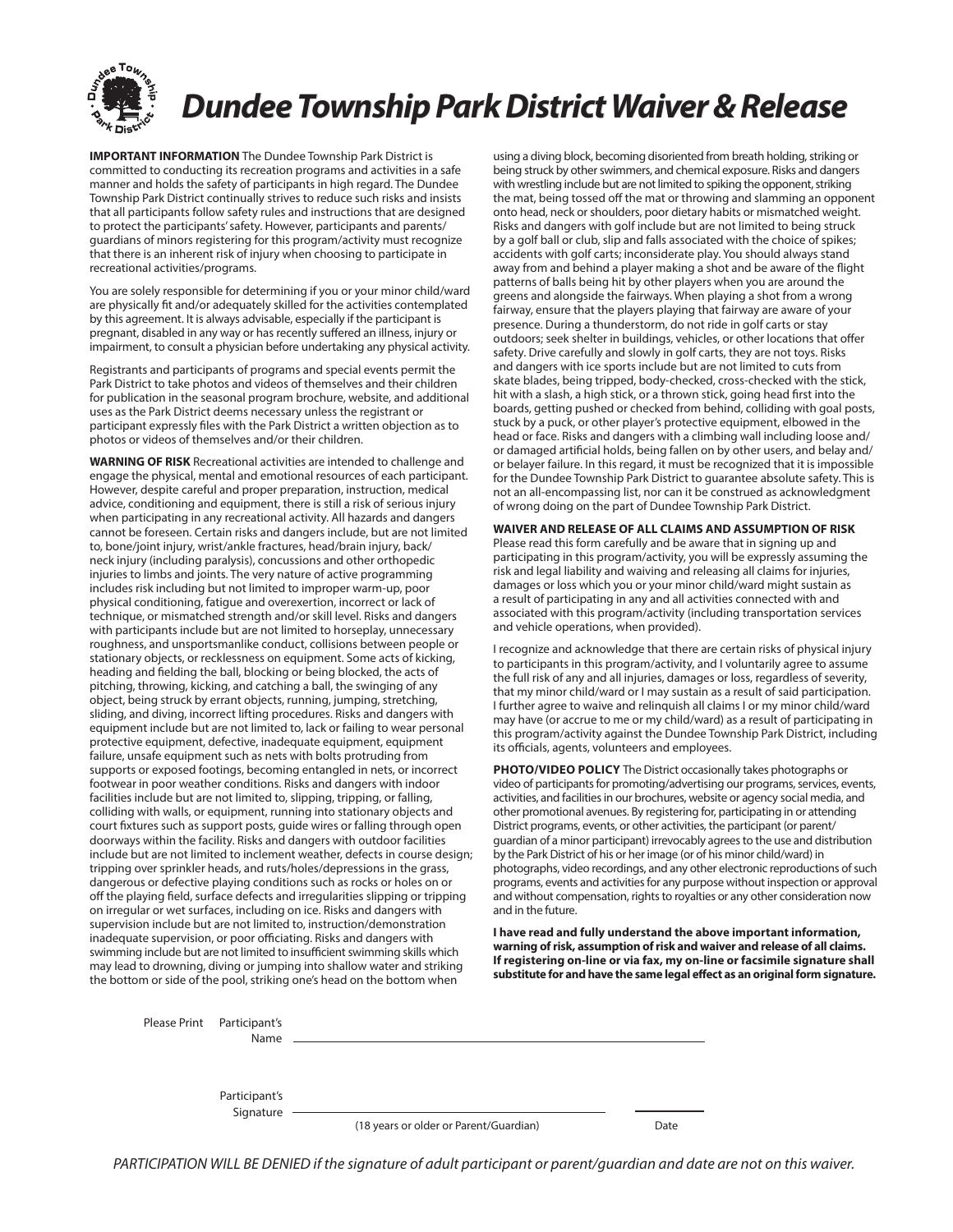

## *Spring/Summer 2022 Dundee Dolphins* Automatic Credit/Debit Authorization Form HH# \_\_\_\_\_\_\_\_\_\_\_\_\_\_\_\_\_

|                                                                                                                                                                                                                                                                                                      |                    |                   |                                                                                                                                                                                                                                                                   | $\Box$ New Enrollment<br>Credit Card/Debit Card Update |           |  |
|------------------------------------------------------------------------------------------------------------------------------------------------------------------------------------------------------------------------------------------------------------------------------------------------------|--------------------|-------------------|-------------------------------------------------------------------------------------------------------------------------------------------------------------------------------------------------------------------------------------------------------------------|--------------------------------------------------------|-----------|--|
|                                                                                                                                                                                                                                                                                                      |                    |                   |                                                                                                                                                                                                                                                                   |                                                        |           |  |
|                                                                                                                                                                                                                                                                                                      |                    |                   |                                                                                                                                                                                                                                                                   |                                                        |           |  |
|                                                                                                                                                                                                                                                                                                      |                    |                   |                                                                                                                                                                                                                                                                   |                                                        |           |  |
| <b>CHILD(REN) ENROLLED</b>                                                                                                                                                                                                                                                                           |                    |                   |                                                                                                                                                                                                                                                                   |                                                        |           |  |
| Last Name:                                                                                                                                                                                                                                                                                           | First Name:        |                   | Program Number:                                                                                                                                                                                                                                                   | Monthly Fee:                                           | Location: |  |
|                                                                                                                                                                                                                                                                                                      |                    |                   |                                                                                                                                                                                                                                                                   |                                                        |           |  |
|                                                                                                                                                                                                                                                                                                      |                    |                   |                                                                                                                                                                                                                                                                   |                                                        |           |  |
|                                                                                                                                                                                                                                                                                                      |                    |                   |                                                                                                                                                                                                                                                                   |                                                        |           |  |
|                                                                                                                                                                                                                                                                                                      |                    |                   |                                                                                                                                                                                                                                                                   |                                                        |           |  |
| I understand and agree that my credit/debit card noted below will be automatically • I also understand and agree that my child(ren)'s enrollment in the program may be<br>charged on May 2, 2022 and June 2, 2022.<br>· I understand and agree that it is my responsibility to update my credit card |                    |                   | suspended or cancelled at the discretion of the Division Manager until an updated<br>form of payment is received and successfully processed. If full payment is not received<br>by the 16 of the month, a \$25 late payment fee will be added to the balance due. |                                                        |           |  |
| on file for automatic payment.                                                                                                                                                                                                                                                                       |                    |                   | · I understand and agree to give the Dundee Township Park District authorization to<br>charge the credit/debit card noted below for any and all past due Dundee Dolphins fees.                                                                                    |                                                        |           |  |
|                                                                                                                                                                                                                                                                                                      |                    |                   | <b>AUTOMATIC PAYMENT ELECTION</b><br>BILLING DATES: MAY 2, 2022 & JUNE 2, 2022                                                                                                                                                                                    |                                                        |           |  |
| Payment Type                                                                                                                                                                                                                                                                                         | $\Box$ Credit Card | Debit Card        |                                                                                                                                                                                                                                                                   |                                                        |           |  |
| Card Type                                                                                                                                                                                                                                                                                            | $\Box$ Visa        | <b>MasterCard</b> | $\Box$ Discover                                                                                                                                                                                                                                                   | $\Box$ American Express                                |           |  |
|                                                                                                                                                                                                                                                                                                      |                    |                   |                                                                                                                                                                                                                                                                   |                                                        |           |  |
|                                                                                                                                                                                                                                                                                                      |                    |                   |                                                                                                                                                                                                                                                                   |                                                        |           |  |
|                                                                                                                                                                                                                                                                                                      |                    |                   |                                                                                                                                                                                                                                                                   |                                                        |           |  |
|                                                                                                                                                                                                                                                                                                      |                    |                   | With my signature below, I understand and agree to all of the terms outlined above in this agreement.                                                                                                                                                             |                                                        |           |  |
|                                                                                                                                                                                                                                                                                                      |                    |                   |                                                                                                                                                                                                                                                                   |                                                        |           |  |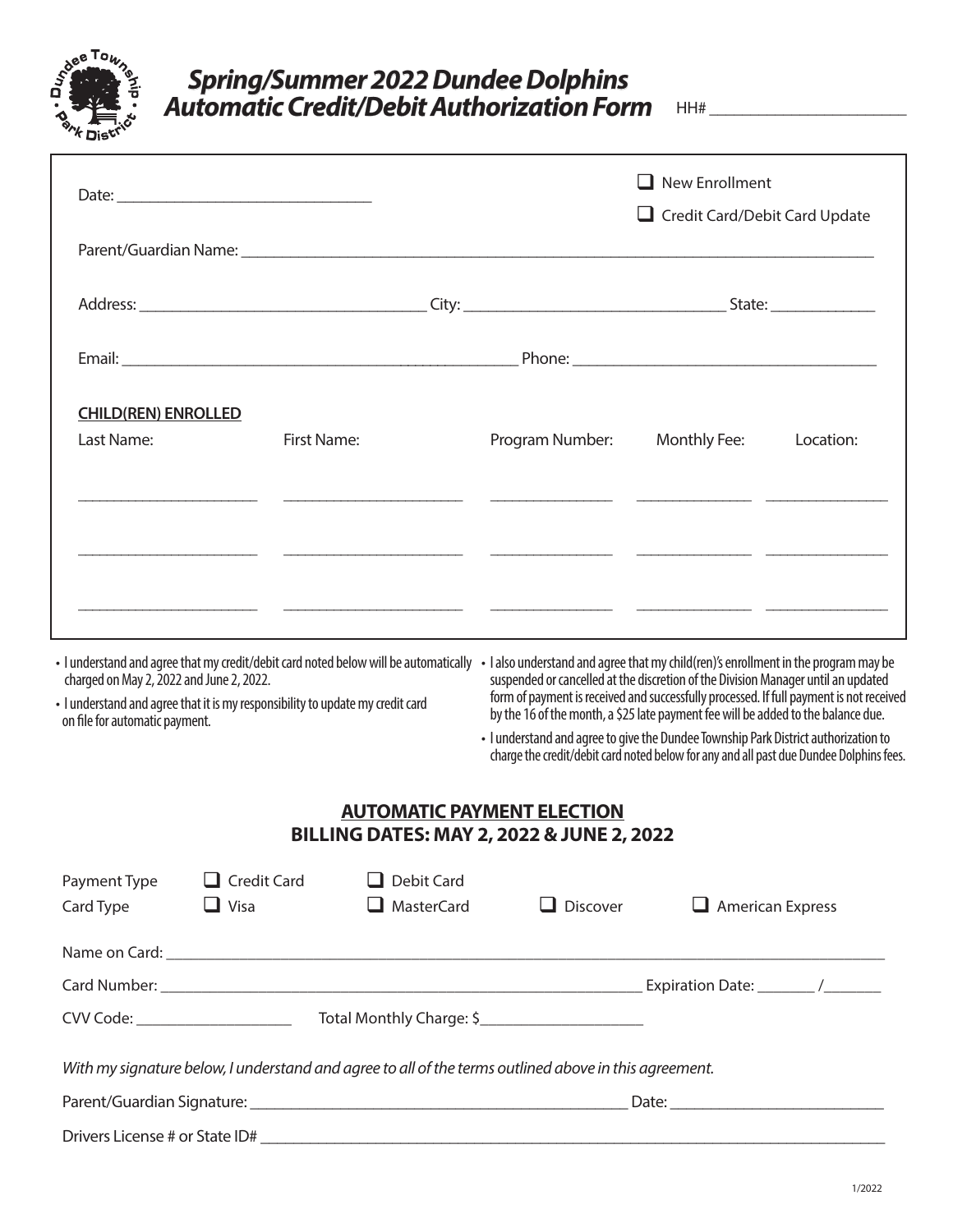

# **DUNDEE DOLPHINS SWIM TEAM** PARENT UNDERSTANDING *TERMS AND CONDITIONS FOR PARTICIPATION* **Spring/Summer 2022**



- 1. I have received and reviewed the DTPD Team Handbook and Parents Guide.
- 2. When participating at a meet hosted by another team, it is the parents' responsibility to "step up" and be a timer. Follow the timing schedule if provided, or talk to the other Dolphins parents at the meet and work out a schedule.
- 3. Team members and parents are expected to display proper respect and sportsmanship toward lifeguards, coaches, officials, meet administrators, Park District Staff and each other. All members of the team, whether parents or swimmers, shall strive to protect and enhance the reputation of the Dundee Dolphins Swim Team.
- 4. All questions you may have concerning meet results, an officiating call, or conduct at a meet should be referred to the Dolphins coaching staff only. Our coaches, in turn, will pursue the matter through the appropriate channels.
- 5. In accordance with Illinois Swimming rules, parents are expected to remain in the spectator area and off the pool deck during practice and swim meets, unless they are working the meet in an official capacity.
- 6. Each family will provide workers to satisfy the meet session requirements as set forth by the Dundee Dolphins and stated in the registration packet and handbook.
- 7. Every year the Dundee Dolphins Swim Team hosts 1 2 swim meets. It is each family's responsibility to be aware of their worker assignments for each meet and all details that it entails. The dates and information can be found on the Dolphins website and in the information packet.
- 8. At each meet there will be a representative for you to check in with when you arrive at the pool. It is your responsibility to make sure that you have signed in. If you are unable to honor your commitment to work at a meet, it is your responsibility to find a substitute and let the representative know as soon as possible.
- 9. Failure to satisfy the requirements spelled out above will result in a one hundred dollar (\$100.00) assessment from the Dundee Dolphins per session not worked for each meet. This is to ensure all families' participation and cooperation, and is not a way to raise funds. It will be used to secure staff for role replacement.

**I have read and understand the Parent/Swimmer Handbook, and agree to the "Parent Understanding" for participation on the Dundee Dolphins Swim Team.**

Parent/Guardian

Signed: \_\_\_\_\_\_\_\_\_\_\_\_\_\_\_\_\_\_\_\_\_\_\_\_\_\_\_\_\_\_\_\_\_\_\_\_\_\_\_\_\_\_\_\_\_\_\_\_\_\_\_\_\_\_ Date: \_\_\_\_\_\_\_\_\_\_\_\_\_\_\_\_\_\_\_\_\_\_\_\_\_\_\_\_\_



Rakow Center • 665 Barrington Ave. • Carpentersville, IL 60110 • (847) 428-7131 x1101